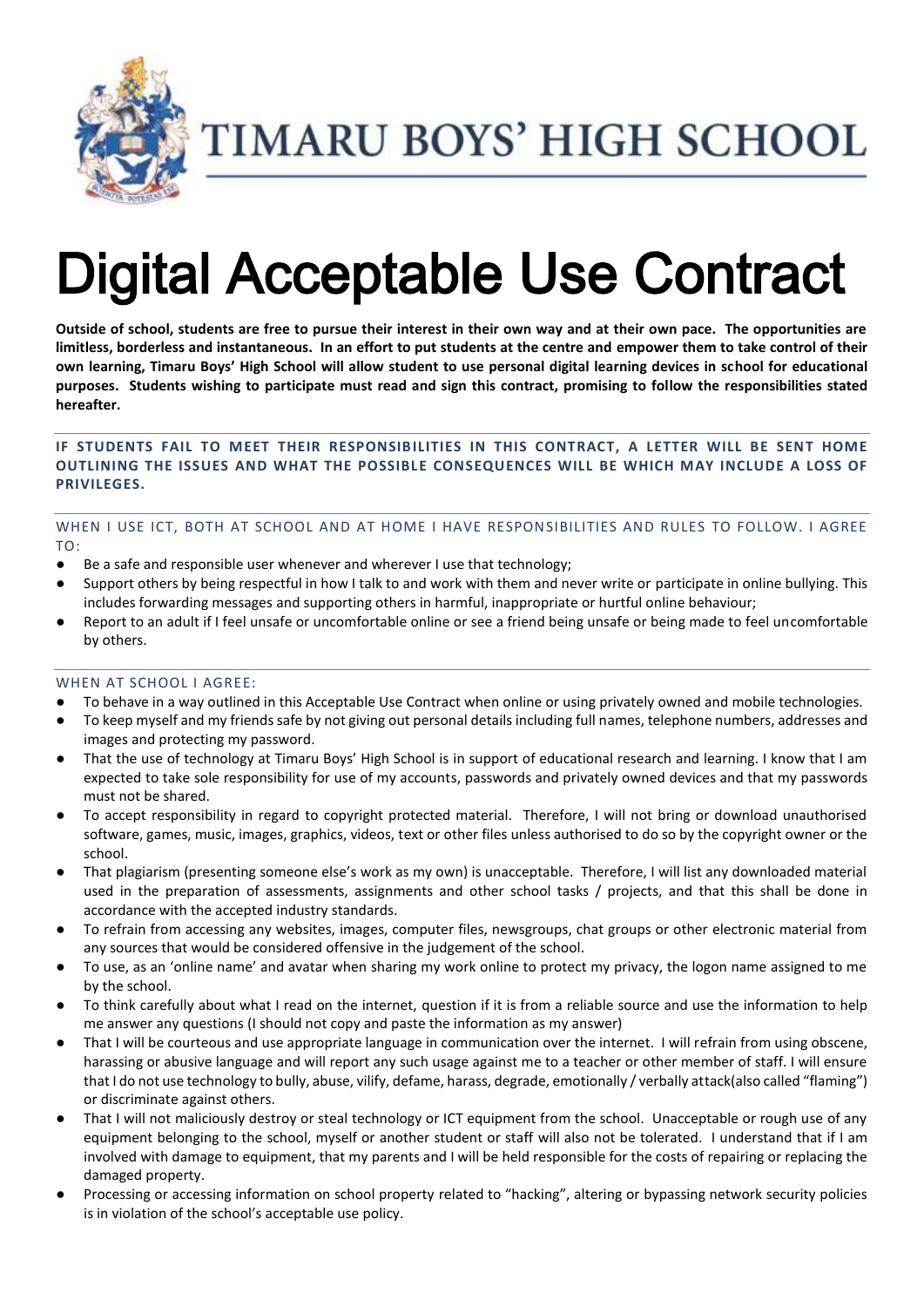- I understand that I am never permitted to use the School network for private storage for non-educational, non-approved files, including games, videos, music, etc.
- The use of an Electronic Communication Device (ECD) or recording device in changing rooms and restrooms is strictly prohibited. Posting or transmitting recorded material (images, video and/or sound) shall be limited to that which is related to school assignments and projects, and shall only be done in accordance with the Acceptable Use Policy of the school.
- That problematic, excessive use of the Internet is becoming an increasingly worrying problem and that I endeavour to use it only when absolutely necessary for school work or requested by a teacher or other member of staff.
- To talk to my teacher or another adult if:
	- I need help online
	- I am not sure what I should be doing on the internet
	- I come across sites that are not suitable
	- someone writes something I don't like, or makes me and my friends feel uncomfortable or asks me to provide information that I know is private
	- I feel that the welfare of other students at the school is being threatened.

#### WHEN I USE ANY NETBOOK, TABLET, MOBILE PHONE, IPOD OR OTHER MOBILE DEVICE I AGREE:

- To use it as requested for learning purposes as directed by my teacher and only with the express permission of my teacher. To be responsible in my use and not use the device to find, create or send information that might be harmful, inappropriate or hurtful to me or anyone else.
- To be entirely responsible for the security of the device at all times.
- That tablets, mp3 players (including iPods) and smartphones need to be on the silent setting at all times and will only be used for files and/or tasks that are related to school work.
- That no games are allowed during lessons or at other scheduled times such as assemblies or form times.

## WHEN USING ANY MOBILE DEVICE AS A CAMERA I WILL:

- only take photos and record sound or video when it is part of a class or lesson
- seek permission from individuals involved PRIOR to taking photos, recording sound or videoing them (including teachers)
- seek written permission from individuals involved PRIOR to publishing or sending photos, recorded sound or video to anyone else or to any online space
- be respectful in how I talk to and work with others online and never write or participate in online bullying
- seek teacher permission before uploading any content to public websites

#### AUDITING

Under the Cyber Safety Agreement, members of the Staff of Timaru Boys' High School have the right to inspect a student's device for inappropriate content should there be any reason to suspect that the student has violated school policies, administrative procedures or school rules; also if the student has been involved in any form of misconduct while using their personal device. Children and parents will be asked to remove inappropriate content before a device can be used at school.

Whilst at school the device may only be used as directed or approved by a teacher. All students must comply with requests from members of staff to shut down, close the screen or otherwise cease using the device. All search options must be set at safe.

#### CARE AND SECURITY OF PERSONAL DEVICES

Mis-handling portable devices is the largest cause of problems. Most devices will come with care guidelines which we advise users to read. The following are conditions that we recommend.

- All devices should arrive at school each day fully charged and you need to bring a charger with you for use during the day if required. As stated before: this facility is limited and only available at the discretion of the classroom teacher.
- Portable devices should be protected by a username and password or secure pin. This should not be disclosed to other students.
- Always store the Portable Computers in the protective bag
- Avoid storing it at the bottom of your school bag pressure from books can damage the screen and hinges
- Do not store anything additional to the Portable Computers within the Portable Computer's sleeve (e.g. cords, papers or disks), as this may damage the screen
- Carry your Portable Computer within its protective cover inside your normal school bag. Do not overfill your school bag. (Pressure on the Portable Computer can cause permanent damage to the screen and other components)
- Never lift the Portable Computer by the screen. This will stress the hinge mechanism, which also carries the power supply to the screen.
- Never leave your Portable Computer in a car or in an exposed area where it can be stolen.
- Never leave your Portable Computer in unsupervised areas during the school day.

## SECURITY OF DEVICES WHILE AT SCHOOL

The security of a student owned device is the responsibility of the student and for exclusive use by that student. We suggest that when going to the library the device is taken into the library. Where students are in physical education, your teacher will provide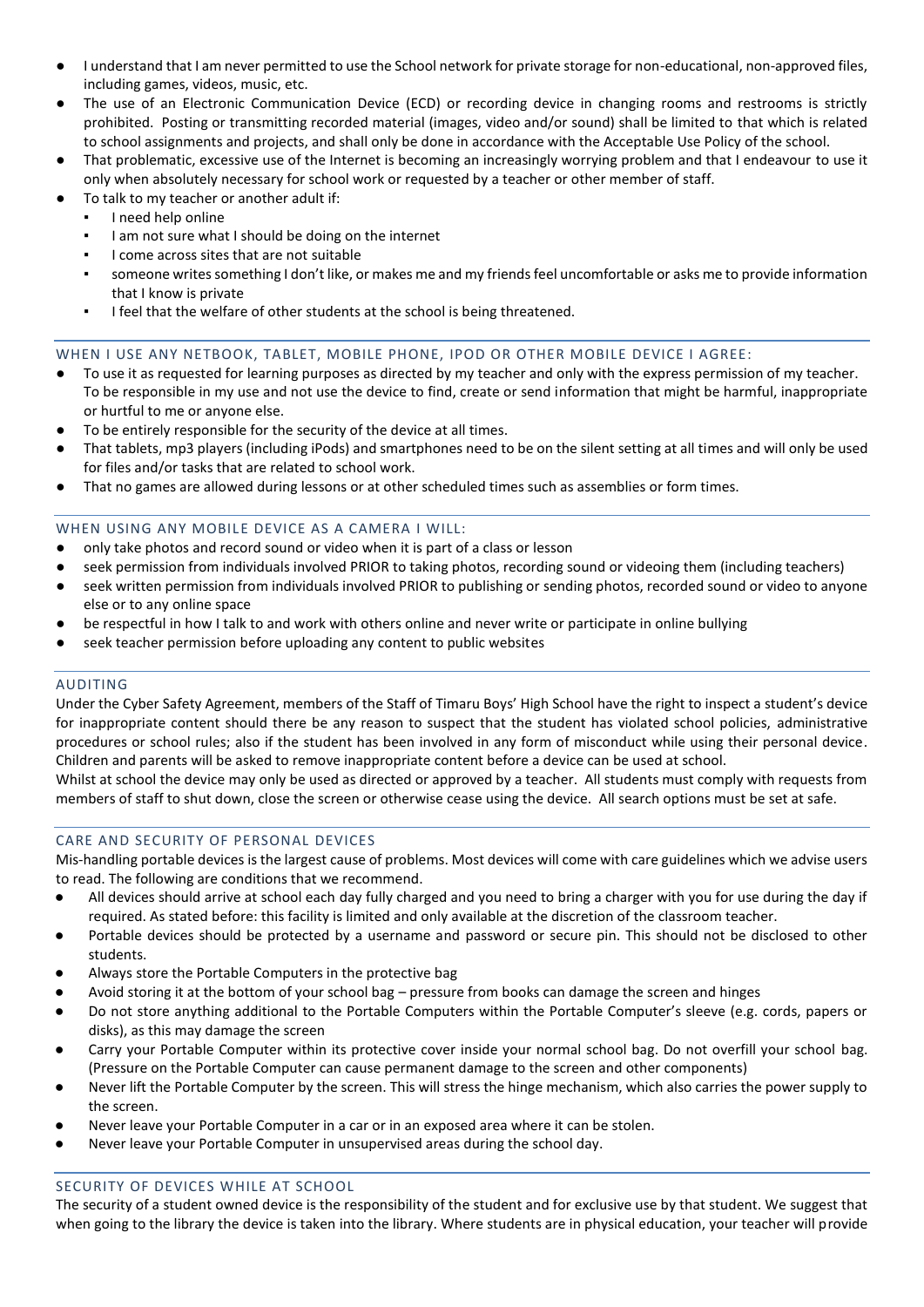guidelines for safety of equipment. If you have a lockable locker, this is the best location for your device while in PE. Should a student choose not to use the options made available by the school and its staff, the school holds no responsibility for any loss or damage which might occur.

#### SERVICE AND SUPPORT

We are unable to provide support for student owned devices from our ICT Helpdesk. However, as more devices become in use at Timaru Boys' High School we hope to be establishing a student support team to provide advice and some assistance.

#### **Warranty and Insurance**

Most machines come with a one year warranty although sometimes there are options to include a 3 year warranty. Warranties usually cover the hardware for the period of the warranty but only one year on the power adapter and battery. Damage to devices is not covered under warranty. All insurance (theft and damage) should be covered by the owner of the device. Owners should check with their insurance company as to the cover that they have under existing policies – there are variations between companies. Neither the school, nor its staff, will be held responsible for any damage or loss of personal equipment while at school or on a school related trip.

#### VIRUS PROTECTION

Virus protection is compulsory on ALL devices. Please ensure that the virus protection on portable devices is kept up to date and that all mobile devices have such a facility available and installed.

#### SAVING AND BACKUP

Students are responsible for their own backup of critical data at all times. This may be through a USB, SD card, external drive, or 'cloud'-based backup (Google Drive, Dropbox etc.) to regularly backup important work. Google Drive generally provides 30GB of storage but students may wish to set up alternative cloud storage accounts. Many may already have this available. Hotmail uses Skydrive and Dropbox is also popular.

#### PRINTING FROM PERSONAL DEVICES

Students that need to print should save to their cloud storage or USB drive and print from a networked computer. We are working towards making web printing available.

#### KEEPING SAFE ONLINE

Timaru Boys' High School believes open communication between parents, teachers and students is the best way to keep students safe. Students will often share concerns with each other online. It is important that they tell a teacher and/or parent/caregiver when they are feeling uncomfortable or threatened online. If you have any concerns about this agreement or internet safety contact the school or visit http://www.netsafe.org.nz. Should students become involved in any illegal or inappropriate incidents, advice will be sought from appropriate external sources, such as the Police, NetSafe or a lawyer with specialist knowledge in this area. In the case of illegal activities, the matter may need to be reported to the relevant law enforcement agency.

This Policy also applies to students during school excursions, camps and extra-curricular activities.

#### PART B – THE SCHOOL'S SUPPORT FOR RESPONSIBLE AND ETHICAL USE OF TECHNOLOGY

Timaru Boys' High School uses the internet as a learning and teaching tool. We see the internet and mobile technology as valuable resources but acknowledge they must be used responsibly.

Your son has been asked to agree to use the internet and mobile technology responsibly at school. Parents should be aware that the nature of the internet means that full protection from inappropriate content can never be guaranteed. At Timaru Boys' High School we:

- have a cybersafety and responsible use programme across the school. We reinforce the school Code of Conduct values and behaviours when using technology and the internet
- provide a filtered internet service
- provide supervision and direction in internet activities and when using mobile technologies for learning
- have a Digital Literacy program
- utilise mobile technologies for educational purpose, e.g. podcasts, photos from excursions
- work towards setting tasks that ask your son open questions, so they can't copy and paste answers from the internet
- provide support to parents to understand this agreement (e.g. language support)
- provide support to parents through information evenings and as a document attached to this agreement.

#### DIGITAL USE ADVICE FOR PARENTS/CAREGIVERS

#### **Please keep this as a resource to use at home**

At school the internet is used to support learning and teaching. At home, however, it is often used differently. Not only is it a learning resource for students, but it is increasingly being used as a social space to meet, play and chat. The internet can be lots of fun.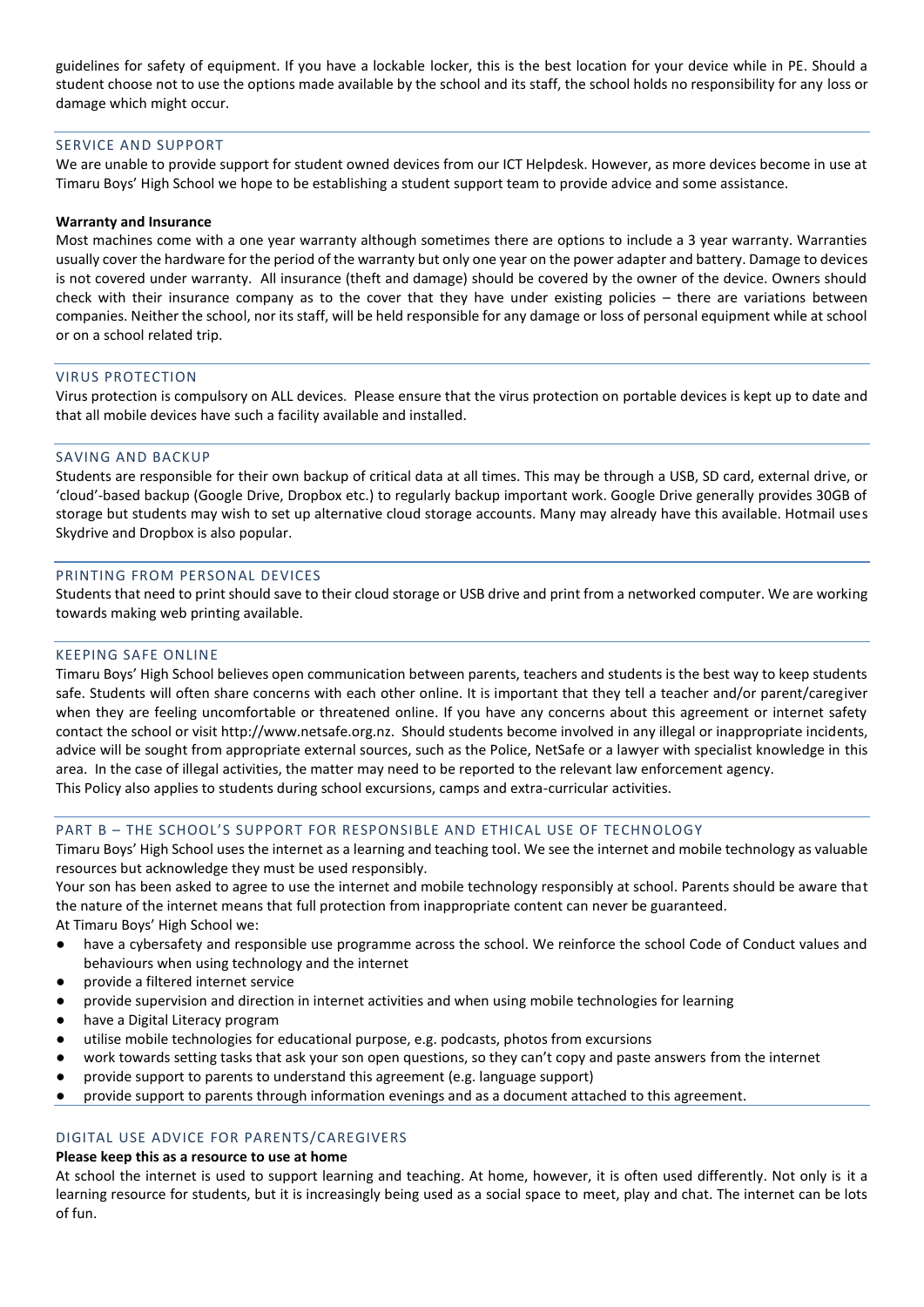If you have the internet at home, encourage your son to show you what he is doing online. The school is working towards enabling you to see your son's work online. Students are encouraged to use their: TBHS Gmail account, Google Drive and Google Classroom. These are all accessible from any device.

Bullying, stranger danger, gossip, telling the wrong people personal information about yourself have long been issues for young people growing up. These are all behaviours which are now present online. These are not 'virtual' issues. They are real and can harm and hurt.

At home we recommend you:

- make some time to sit with your son to find out how he is using the internet and who else is involved in any online activities
- ask your son to give you a tour of their 'space' if they are using a site that allows them to chat, publish photos, play games etc.
- always get your son to set the space to 'Private' if they use a social networking site like MySpace, Bebo, Facebook, etc. They are then in control of who contacts them and can access their information. They can block out anyone at anytime
- have the computer with internet access in a shared place in the house not your son's bedroom
- negotiate appropriate times for your son's online activities and use of mobile phones
- ask questions when your son shows you what he is doing, e.g.:
	- How does it work and how do you set it up?<br>■ Can you block out people?
		- Can you block out people?
		- Who else is sharing this space or game?
		- Did you know them before or did you 'meet' them online?
		- What do you know about them?
		- Why is this so enjoyable? What makes it fun?
		- Can you see any risks or dangers in the activity?
		- What would you say to warn/inform a younger person who was going to start to use the space?
		- What are you doing to protect yourself or your friends from these potential dangers?
		- When would you inform an adult about an incident that has happened online that concerns you?
		- Discuss why your son might keep it to themselves.
- Many students say they will not tell an adult they are in trouble or ask for help because:
	- they might get the blame for any incident
	- they don't think adults 'get' their online stuff  $-$  it is for students only
	- they might put at risk their own access to technology by:
	- admitting to a mistake
	- highlighting a situation that might lead a parent to ban their access. (Even to protect them)

#### SUPPORT INFORMATION FOR PARENTS ABOUT THE AGREEMENT

#### **When I use technology, both at school and at home I have responsibilities and rules to follow**

Timaru Boys' High School sees the education of safe and ethical digital citizens as essential in the lives of its students and as a partnership between home and school. 21st century students spend increasing amounts of time online learning and socialising. These online communities need cybercitizens who 'do the right thing' by themselves and others online, particularly when 'no one is watching'.

Safe and ethical behaviour online is explicitly taught at our school, and it is anticipated these behaviours will be reinforced by parents/caregivers when students use the internet at home.

It is important to note that some online activities are illegal and as such will be reported to the police. This includes harassment of others, publishing inappropriate images, etc.

#### **Behave in a way outlined in the school's Digital Citizenship Contract**

The School's Digital Citizenship Contract is not only the rules of the school but also the desired behaviours and values your school community believe are important for all of the students at our school.

#### **Not giving out personal details or details of other students including full names, telephone numbers, addresses and images, and protecting password details**

Students can be approached, groomed, and bullied online. They love to publish information about themselves and their friends in spaces like Facebook, Bebo, Club Penguin, etc.

We recommend that they:

- don't use their own name, but develop an online name and use avatars where available
- don't share personal details including images of themselves or their friends online
- password protect any spaces or accounts they have and never share that password with anyone
- don't allow anyone they don't know to join their chat or collaborative space, and use the block feature
- $\bullet$  are reminded that any image or comment they put on the internet is now public (anyone can see, change or use it) once it is published they have lost control of it.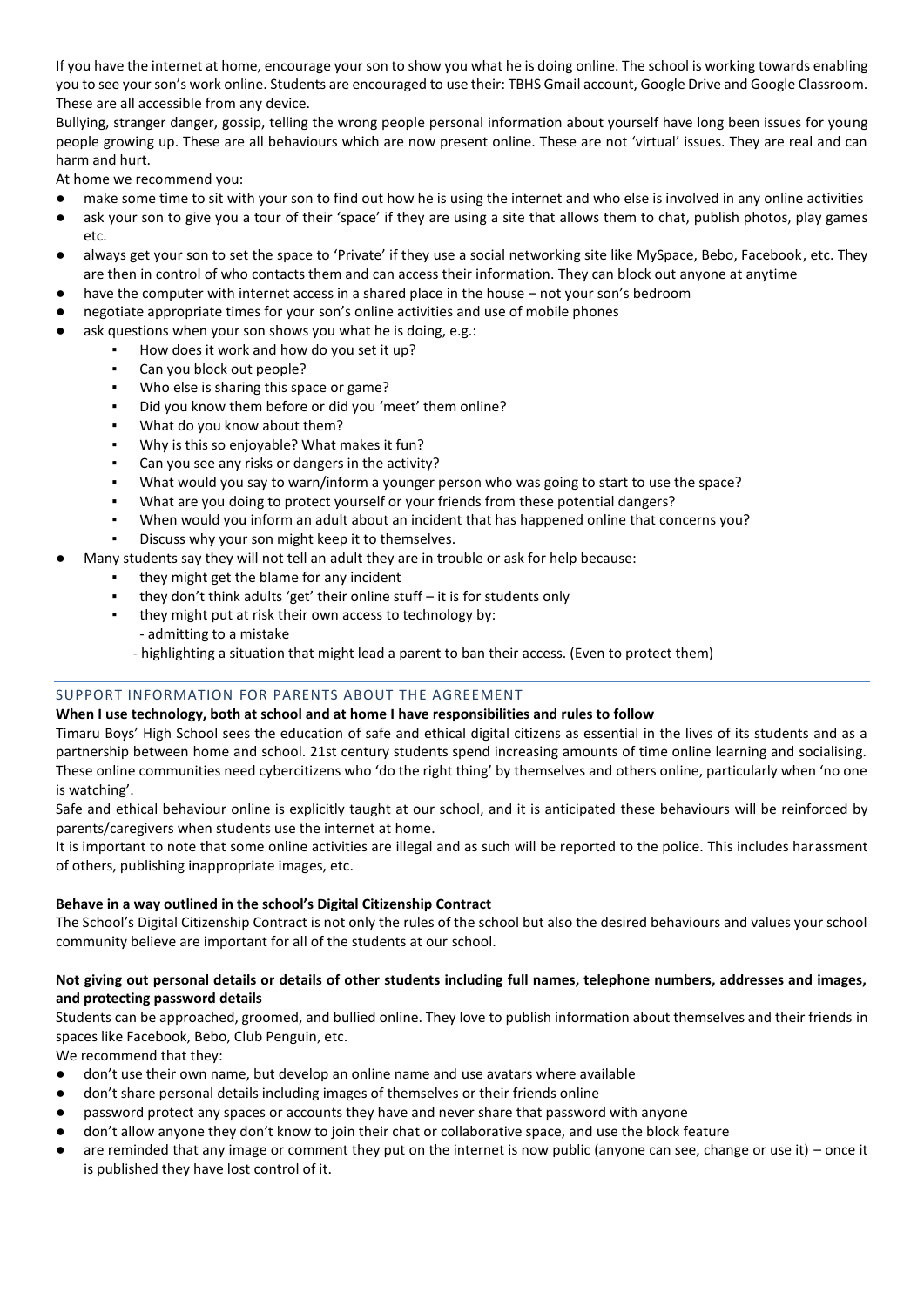#### **Being respectful online and not participating in online bullying or hurtful behaviour**

The online environment sometimes feels different. The language is different. Sometimes students say things online that they would never say to someone's face. Not all altercations are bullying, but unacceptable behaviours need to be addressed.

- Being online can make students feel that they are anonymous (however online interactions can be traced).
- The space or chat they use in leisure time might have explicit language and they will feel they have to be part of it.
- Often the online environment has very few adults.
- Participation in bullying or hurtful actions can take many forms in the online world. Forwarding the messages, telling others where to go and see any published images, content which has been deliberately posted to humiliate another person is all part of how someone can participate and contribute to the hurt or bullying of another person.
- Deliberate exclusion of another in an online space is another way some students hurt each other online. It is important that these behaviours are discussed as separate from the technologies.

#### **Using the technology at school for learning, using the equipment properly and not interfering with the work or data of another student**

By just taking care with the equipment, printing and downloading from the internet, students can save time, money and the environment. Students often see the internet as 'free'. Just looking at a page on the internet is a download and is charged somewhere. The repair and support of the school's technology is another issue and as many computers are shared at school, their care is important.

#### **Not bringing or downloading unauthorised programs, including games, to the school or running them on school computers**

The school connects all of the computers through a network. The introduction of unknown games or files could introduce viruses and these put all of the school's equipment and student work at risk. This also applies to wireless connection to the network.

## **Not go looking for rude or offensive sites**

Filters block a lot of inappropriate content but they are not fool proof. For students who deliberately seek out inappropriate content or use technology that bypasses filters, the student's internet access will be reviewed which could result in their inability to learn properly.

## **Using the internet and mobile technology at school to learn**

It is important to realise that there is a time for fun and a time for work (even on the internet). Staying on task will reduce risk of inappropriate access and teach students strategies to use the internet or mobile technologies for their learning.

#### **Remembering the content on the web is someone else's property and students need to get permission before using information or pictures**

All music, information, images and games on the internet are owned by someone. The term copyright is a legal one and there are laws to enforce it. When accessing material from a website it is important to respect any copyright there may be on that material. By downloading a freebie you can risk bringing a virus or spyware to the computer or system. These can destroy a computer system or provide hackers with details such as passwords and bank accounts. Remember, if an offer is too good to be true, the chances are it is!

## **Thinking carefully about what is on the internet, questioning if it is from a reliable source and using the information to help answer questions**

Not everything on the internet is true, accurate or unbiased. The school is teaching information literacy skills, which enables students to locate, evaluate and use information effectively on the internet.

Copying and pasting information can help organise arguments, ideas, and information but it is important that your son uses his own thoughts and language to express what they have learned. If helping with homework, ask open-ended questions. 'Tell me about kiwis' might encourage your son to copy and paste facts and images etc. about the kiwi, but asking the question 'What would a day in the life of a kiwi be like?' encourages the student to think about different aspects of the animals life and draw together the different pieces of information they might have discovered.

#### **Talk to my teacher or another adult if I need help or see something I don't like online etc.**

The internet has some really flashy and tricky ways to lead people into websites they never meant to visit. It is easy for us all to get distracted. We want students to ask for help in locating the information they need and clarifying the task they have been set. Unfocused clicking through websites can lead to inappropriate content.

Open communication between parents, teachers and students is the best way to keep students safe. Students will often share concerns with each other online. It is important that they tell a teacher and/or parent/caregiver when they are feeling uncomfortable or threatened online. If you have any concerns about this agreement or internet safety contact your school or visit http://www.netsafe.org.nz